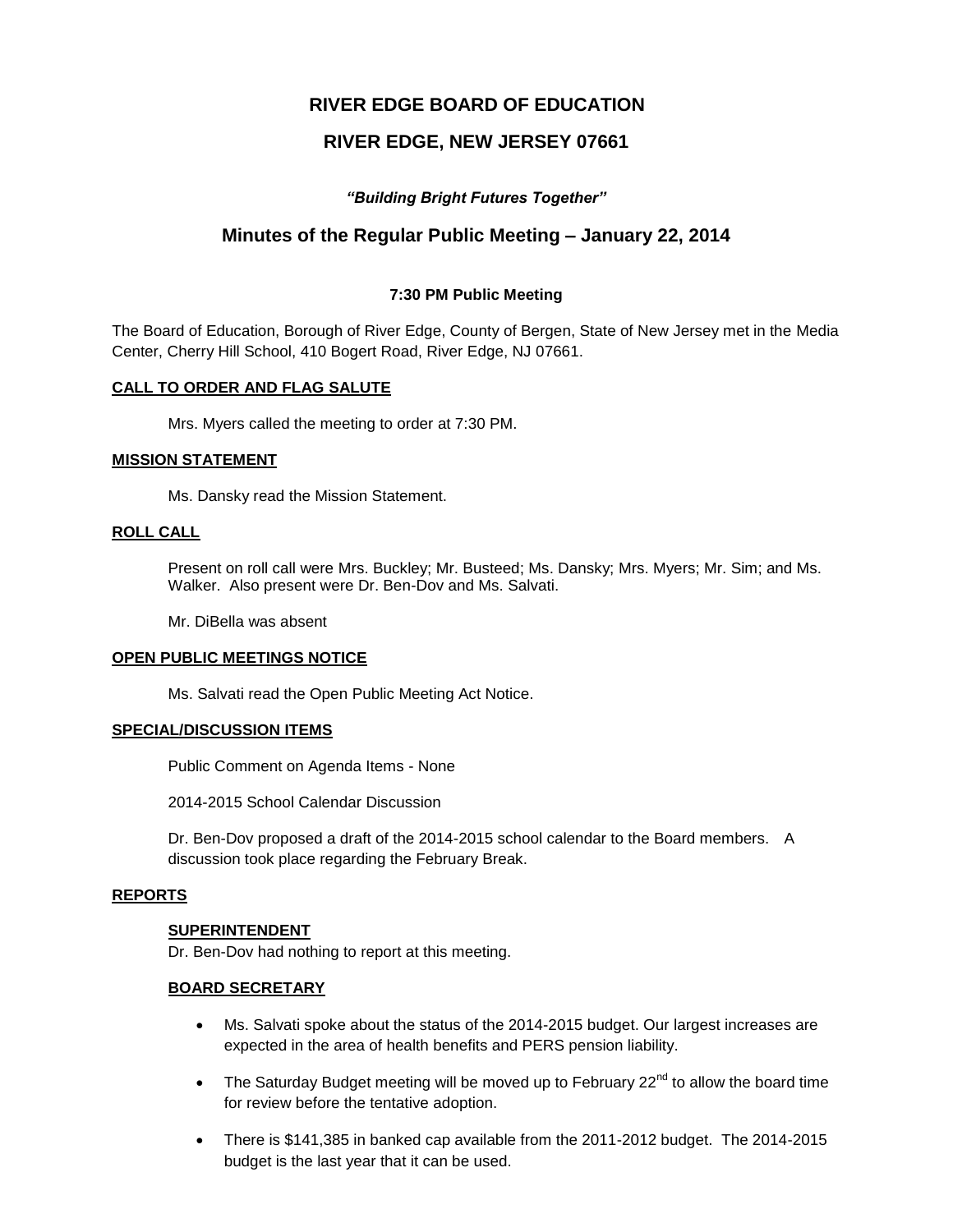Ethics and Financial Disclosure forms are now available online. Board members should have received an email with instructions for completing them.

# **PRESIDENT**

Mrs. Myers had nothing to report on at this meeting.

# **COMMITTEES**

Committees had nothing to report at this meeting.

## **MOTIONS TO BE ACTED UPON**

### **ADMINISTRATION/POLICY**

Motion by Mr. Busteed Seconded by Mrs. Buckley

> 1. That the Board of Education approve the Minutes of November 20, 2013 and confidential minutes November 20, 2013 Board Meeting.

Ayes: Mr. Busteed, Ms. Dansky, Mrs. Myers, Mr. Sim, Ms. Walker Nays: None Abstained: Mrs. Buckley

Motion by Mrs. Buckley Seconded by Ms. Walker

- 2. That the Board of Education approve the Minutes of December 4, 2013 and confidential minutes December 4, 2013 Board Meeting.
- 3. That the Board of Education approve the staff development training as per the schedules for January 2014 including relevant mileage reimbursement. (Addendum)
- 4. **WHEREAS**, NJAC 6A:23A-5.3 provides that a school district may request a waiver of compliance with respect to the district's participation in the Special Education Medicaid Initiative (SEMI) Program for the 2014-15, and

**WHEREAS,** the River Edge Board of Education desires to apply for this waiver due to the fact that it projects having fewer than 40 Medicaid eligible classified students.

**NOW THEREFORE BE IT RESOLVED**, that the River Edge Board Of Education hereby authorized the Chief School Administrator to submit to the Executive County Superintendent of Schools in the County of Bergen an appropriate waiver of the requirements of NJAC 6A23A-5.3 for the 2014-2015 school year.

5. That the Board of Education approve Tova Ben-Dov, Superintendent, to attend AASA National Conference on Education 2014 in Nashville, TN, February 13, 2014 to February 15, 2014.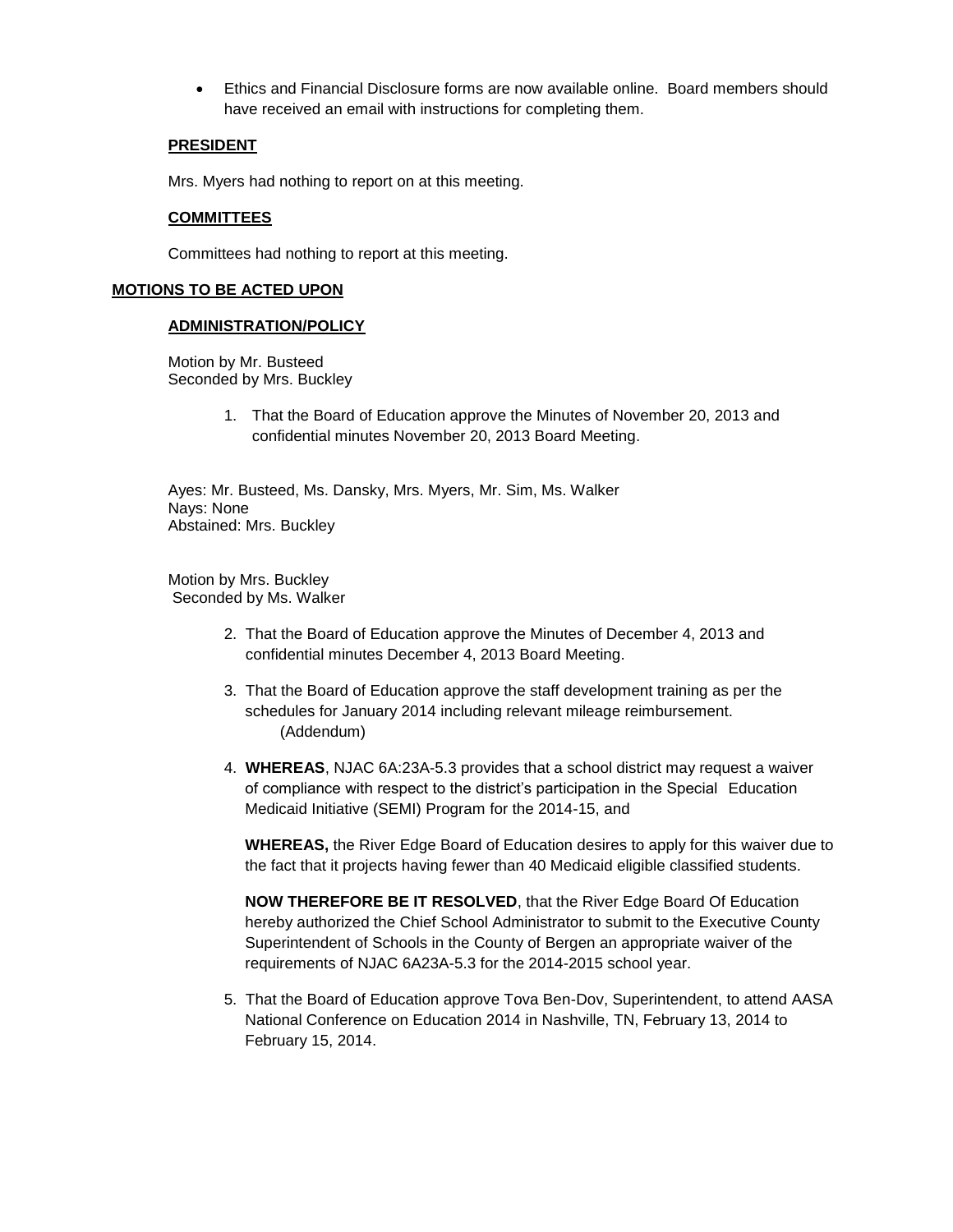6. That the Board of Education approve the First Reading of the following policies:

| Policy #    | Title                                                             |
|-------------|-------------------------------------------------------------------|
| 2130        | <b>Principal Evaluation</b>                                       |
| 9111        | Qualifications and Requirements<br>of Board Members               |
| 4131/4131.1 | Staff Development; Inservice<br>Education/Visitations/Conferences |
| 4116        | <b>Evaluation of Teaching Staff</b><br>Members                    |
| 2131        | Chief School Administrator                                        |
| 4112        | Certification                                                     |

Ayes: Mrs. Buckley, Mr. Busteed, Ms. Dansky, Mrs. Myers, Mr. Sim, Ms. Walker Nays: None

### **CURRICULUM/EDUCATION** - None

### **BUILDINGS & GROUNDS**

Motion by Ms. Walker Seconded by Ms. Dansky

> 1. WHEREAS, the River Edge Board of Education (hereinafter referred to as the "Board") sought review of a capital project, Roof Replacement at Cherry Hill Elementary School, bearing State Project #4410-030-14-1002-G04 (hereinafter referred to as the "Project"); and

WHEREAS, the New Jersey Department of Education (hereinafter referred to as the "Department") determined, in correspondence dated December 4, 2013, that the Project qualifies as a school facilities project eligible for State support, with a priority ranking of Level I, meets the schematic plans requirements, qualifies as rehabilitation, as it is required to keep the school facilities functional for its original purposes or for new purposes, it does not increase the gross square footage of the school facility and does not include any routine maintenance or required maintenance, is consistent with the Board's approved long range facilities plan, is consistent with the Board's applicable proposed building inventory contained in the District's approved LRFP or with the Facilities Efficiency Standards ("FES") and the area allowances per Full Time Equivalent ("FTE") student, does not include any ineligible costs and does not require final educational adequacy review; and

WHEREAS, the Department has calculated the preliminary eligible costs for the Roof Replacement at Cherry Hill Elementary School to be \$501,685.00, which costs were based upon the Architect's cost estimates that were reviewed and approved by the Department, with the State share to be \$200,674.00 and the Local Share to be \$301,011.00.

NOW, THEREFORE, BE IT RESOLVED as follows:

The Board hereby accepts these calculations and will not appeal the Department's determination of preliminary eligible costs;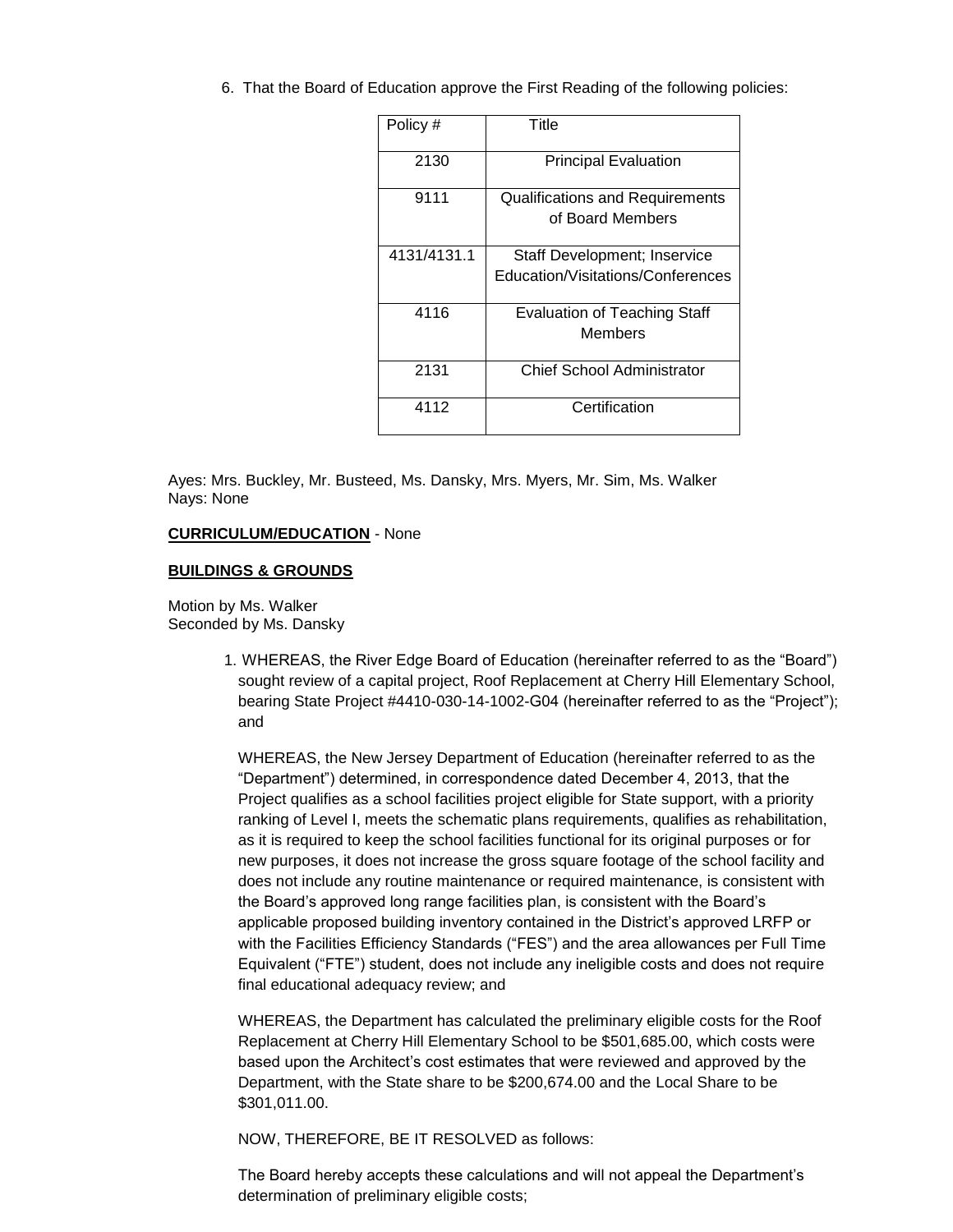The Board elects to undertake the construction of the Roof Replacement at Cherry Hill Elementary School;

The Board elects to receive grant funding pursuant to N.J.S.A. 18A:7G-15 calculated based upon the District Aid Percentage (DAG) at the time of approval, except not to be less than forty percent (40%) of the final eligible costs;

The Board elects to have its plans reviewed for code compliance through municipal code enforcement review; and

The Local share shall be paid out of the Capital Reserve or any other funds appropriated for the project.

BE IT FURTHER RESOLVED that upon receipt of the final eligible costs from the Department, the Architect is hereby authorized to prepare the final plans for the Project and to submit an appropriate release to the Department, requesting municipal code review of the plans for conformance with the Uniform Construction Code. The Business Administrator is hereby authorized to take all steps necessary to initiate the construction of the Project, including but not limited to advertising for bids.

Ayes: Mrs. Buckley, Mr. Busteed, Ms. Dansky, Mrs. Myers, Mr. Sim, Ms. Walker Nays: None

#### **FINANCE/GRANTS/GIFTS**

Motion by Ms. Dansky Seconded by Mr. Sim

> 1. That the Board of Education approve the bills & claims dated January 2014 totaling \$431,798.42 including checks #35850 through #35947. Payrolls dated December 13, 2013 and December 23, 2013, totaling \$1,089,289.09 issued therefore, a copy of such warrants list be attached as part of these minutes. (Addendum)

Ayes: Mrs. Buckley, Mr. Busteed, Ms. Dansky, Mrs. Myers, Mr. Sim Nays: None Abstained: Ms. Walker

Motion by Mr. Sim Seconded by Mr. Busteed

- 2. That the Board of Education approve the Budget Transfers for the school year 2013-2014 as of November 30, 2013. (Addendum)
- 3. That the River Edge Board of Education approve the Secretary's and Treasurer's Reports for the period ending November 30, 2013.

Further, we certify that as of November 30, 2013 after review of the secretary's monthly financial report (appropriations section) and upon consultation with the appropriate district officials, to the best of our knowledge no major account or fund has been overexpended in violation of N.J.A.C. 6A:23-2.11 and that sufficient funds are available to meet the districts financial obligation for the remainder of the fiscal year. (Addendum)

4. That the Board of Education establish the tuition rates per pupil for the 2014-2015 school year:

Integrated Pre-School Program 3 half days per week \$2,250.00

Integrated Pre-School Program 4 half days per week \$2,780.00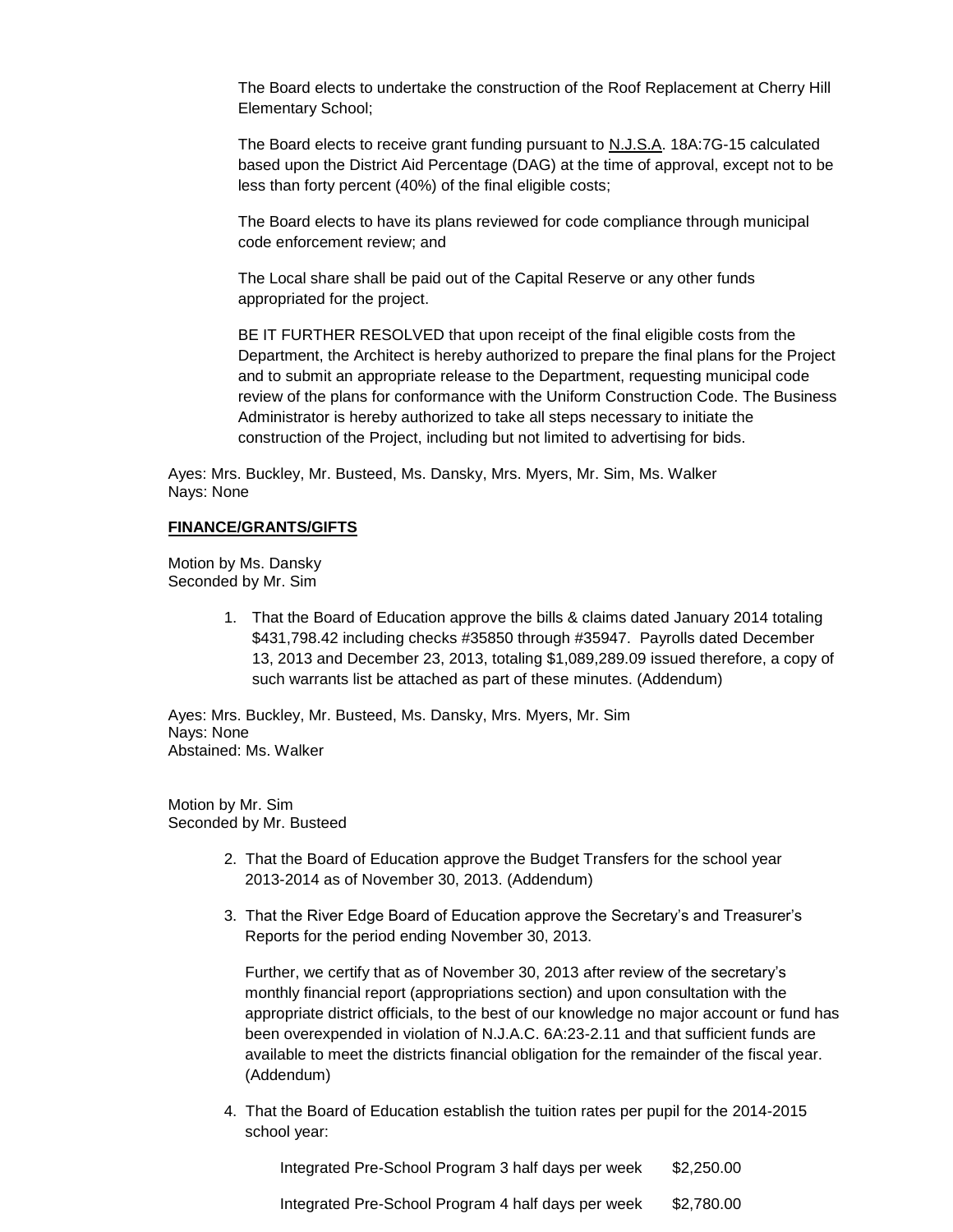Ayes: Mrs. Buckley, Mr. Busteed, Ms. Dansky, Mrs. Myers, Mr. Sim, Ms. Walker Nays: None

Motion by Mr. Busteed Seconded by Mrs. Buckley

> 5. That the Board of Education approve the terms, stipulations and conditions as set forth in the Non-Resident Tuition Agreement, which is annexed to this Resolution.

Ayes: Mrs. Buckley, Ms. Dansky, Mrs. Myers, Mr. Sim Nays: Mr. Busteed Abstained: Ms. Walker

Motion by Mr. Sim Seconded by Mr. Busteed

> 6. That the Board of Education approve the Capital Project Bill List totaling \$3,150.00 issued therefore, and a copy of such warrant list be attached as part of these minutes.

|                                            |                              | January 22,<br>2014 |          |
|--------------------------------------------|------------------------------|---------------------|----------|
| Service                                    | Vendor                       | Amount              | PO#      |
| <b>Cherry Hill</b><br>Toilet<br>Renovation | Aero Plumbing<br>and Heating | \$3,150.00          | 14000215 |

Ayes: Mrs. Buckley, Mr. Busteed, Ms. Dansky, Mrs. Myers, Mr. Sim, Ms. Walker Nays: None

#### **PERSONNEL**

Motion by Mrs. Buckley Seconded by Ms. Walker

- 1. That the Board of Education, with the recommendation of the Superintendent, approve Cassandra Perez for an Extended Child Care Leave of absence to continue through June 30, 2014.
- 2. That the Board of Education, with the recommendation of the Superintendent, approve the extension for Melissa Novick, 2nd Grade Leave Replacement Teacher through June 30, 2014.

Ayes: Mrs. Buckley, Mr. Busteed, Ms. Dansky, Mrs. Myers, Mr. Sim, Ms. Walker Nays: None

**RIVER EDGE SPECIAL EDUCATION** - None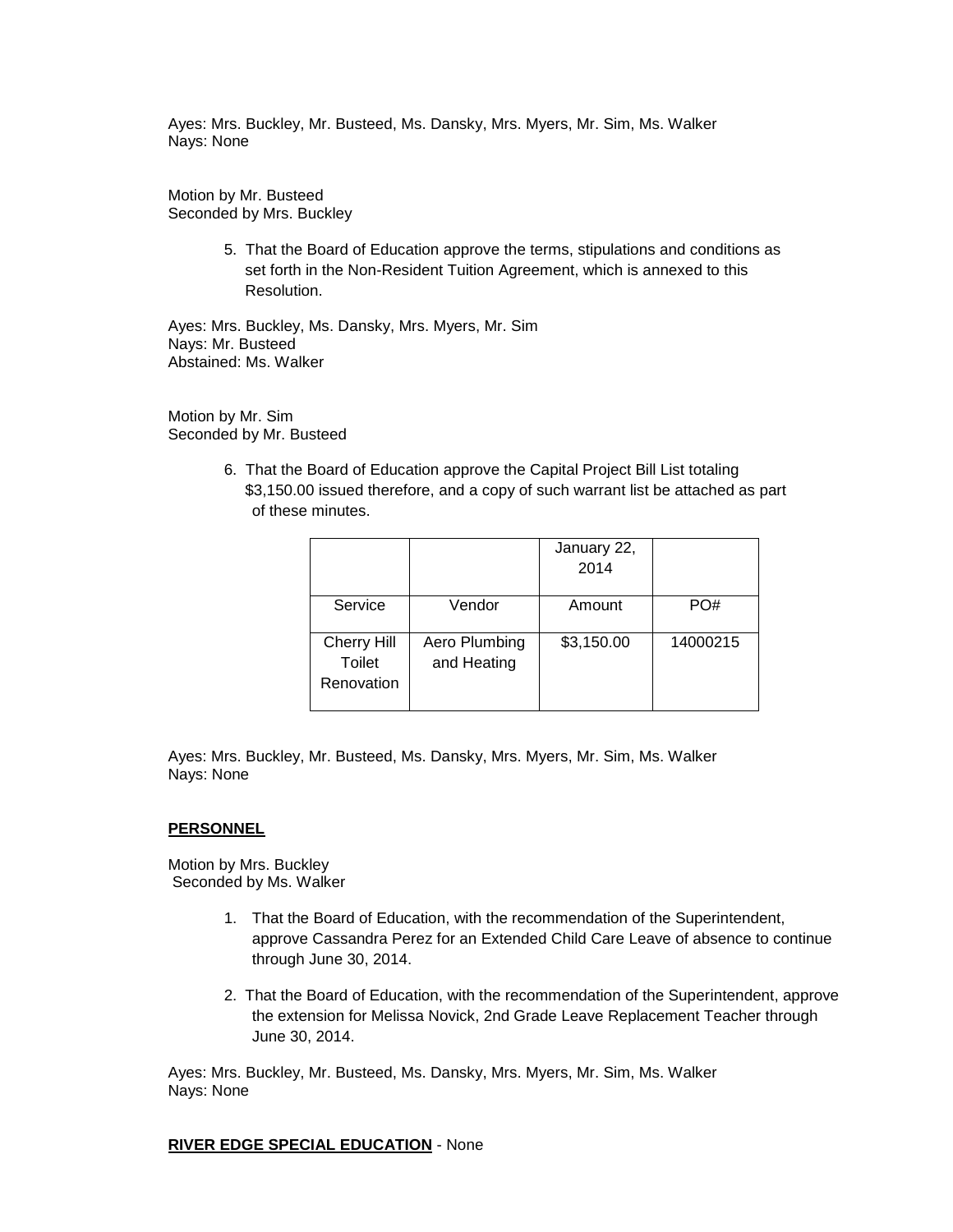## **REGION V ADMINISTRATION & TRANSPORTATION**

Motion by Ms. Walker Seconded by Ms. Dansky

- 1. That the Board of Education approve the bills & claims dated January 2014 totaling \$538,578.65 including checks #61968 through #62099.
- 2. **BE IT RESOLVED THAT THE REGION V COUNCIL FOR SPECIAL EDUCATION WILL PROVIDE SHARED SERVICES FOR ITS MEMBER DISTRICTS AND BE IT FURTHER RESOLVED THAT THE RIVER EDGE BOARD OF EDUCATION,** upon recommendation of the Superintendent, approves the following Region V Shared Services Consultants, Psychologists, Learning Disabilities Teacher Consultants, Social Workers, Speech Language Specialists, Occupational and Physical Therapists and Translators to provide evaluations, direct services and consultation, to nonpublic and public schools for member districts upon request for the 2013-2014 school year.

| EdTechteacher, Inc.            | Consultant                               |
|--------------------------------|------------------------------------------|
| <b>Whyllis Lemmer</b>          | Nonpublic consultant                     |
| <b>Tracy Feldstein-Gardner</b> | Nonpublic consultant                     |
| Elisabeth Deyo                 | Nonpublic consultant                     |
| <b>Shift Transition LLC</b>    | Consultant                               |
| Judy Johnston LLC              | Learning Disabilities Teacher Consultant |
| Patricia London                | Learning Disabilities Teacher Consultant |
|                                |                                          |
| Sara Tarascavage               | <b>Behaviorist</b>                       |
| <b>Beth Levetown</b>           | Speech and Language Specialist           |
| Chani Stern Mittel             | <b>Hebrew Psychologist</b>               |
| <b>Emmanuel Morales</b>        | Learning Disabilities Teacher Consultant |
| Evy Libien                     | Speech and Language Specialist           |
| Lauren Petrizzo                | Speech and Language Specialist           |

Ayes: Mrs. Buckley, Mr. Busteed, Ms. Dansky, Mrs. Myers, Mr. Sim, Ms. Walker Nays: None

### **PUBLIC DISCUSSION** - None